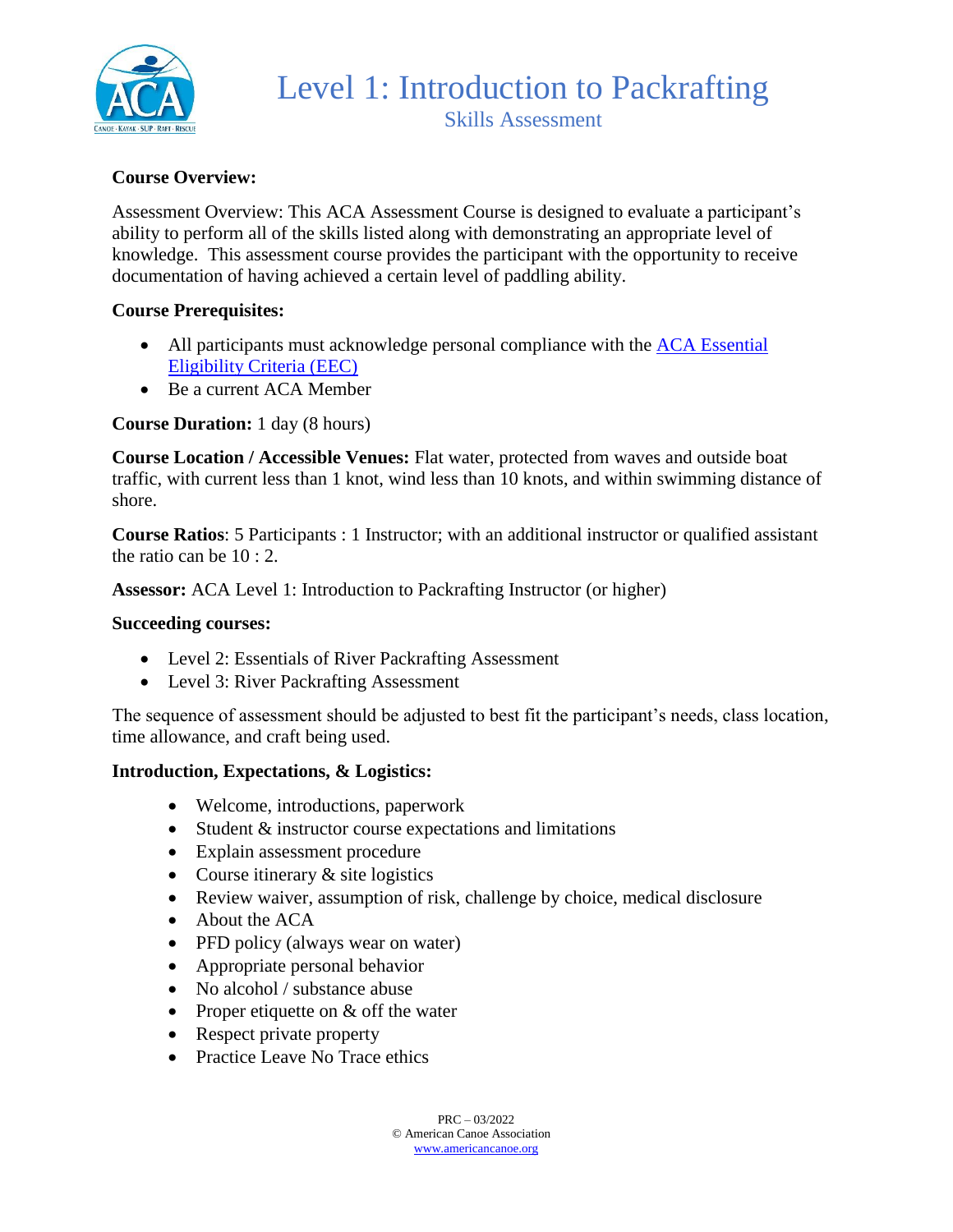

Skills Assessment

### **Conclusion & Wrap Up**

- Group debrief / Individual feedback
- Course limitations
- Importance of First Aid & CPR
- Importance of additional instruction, practice, experience
- Importance of appropriate level of safety  $\&$  rescue training
- Life sport / Paddling options
- Local paddling groups / Clubs
- Handouts / Reference materials
- ACA Membership forms
- Course evaluation

| Participant:        | ACA# | <b>Date:</b> |
|---------------------|------|--------------|
| Location and venue: |      |              |

### *Rating:* ✓*- Passing N - Needs more practice.*

Participant must be able to perform all strokes, maneuvers, rescues, and skills in the appropriate venue. In addition, the participant must demonstrate the appropriate level of knowledge for this skill assessment level. For the full rubric on Level 1 maneuvers, see the [National On Water](https://www.usnows.org/_files/ugd/abe9a2_5958ad4024494bfeb128e7bf97d09503.pdf)  [Standards for Human Powered Craft,](https://www.usnows.org/_files/ugd/abe9a2_5958ad4024494bfeb128e7bf97d09503.pdf) pages 17-65.

| PREPARING TO DEPART                                                                                                                                            | P/N | COMMENTS |
|----------------------------------------------------------------------------------------------------------------------------------------------------------------|-----|----------|
| Use proper techniques to safely carry both<br>inflated and deflated packrafts                                                                                  |     |          |
| Best practices for storing, packing, inflating,<br>tempering, deflating and transporting a<br>packraft                                                         |     |          |
| Obtain (recite), weather conditions, forecasts,<br>and evaluate hazards to navigation and other<br>environmental factors                                       |     |          |
| Put on a life jacket appropriate for the<br>operator's size, craft, and activity; confirm all<br>others in the group are properly wearing their<br>life jacket |     |          |
| Inspect the packraft and all safety equipment<br>to meet state, federal, and local requirements<br>for the vessel and activity                                 |     |          |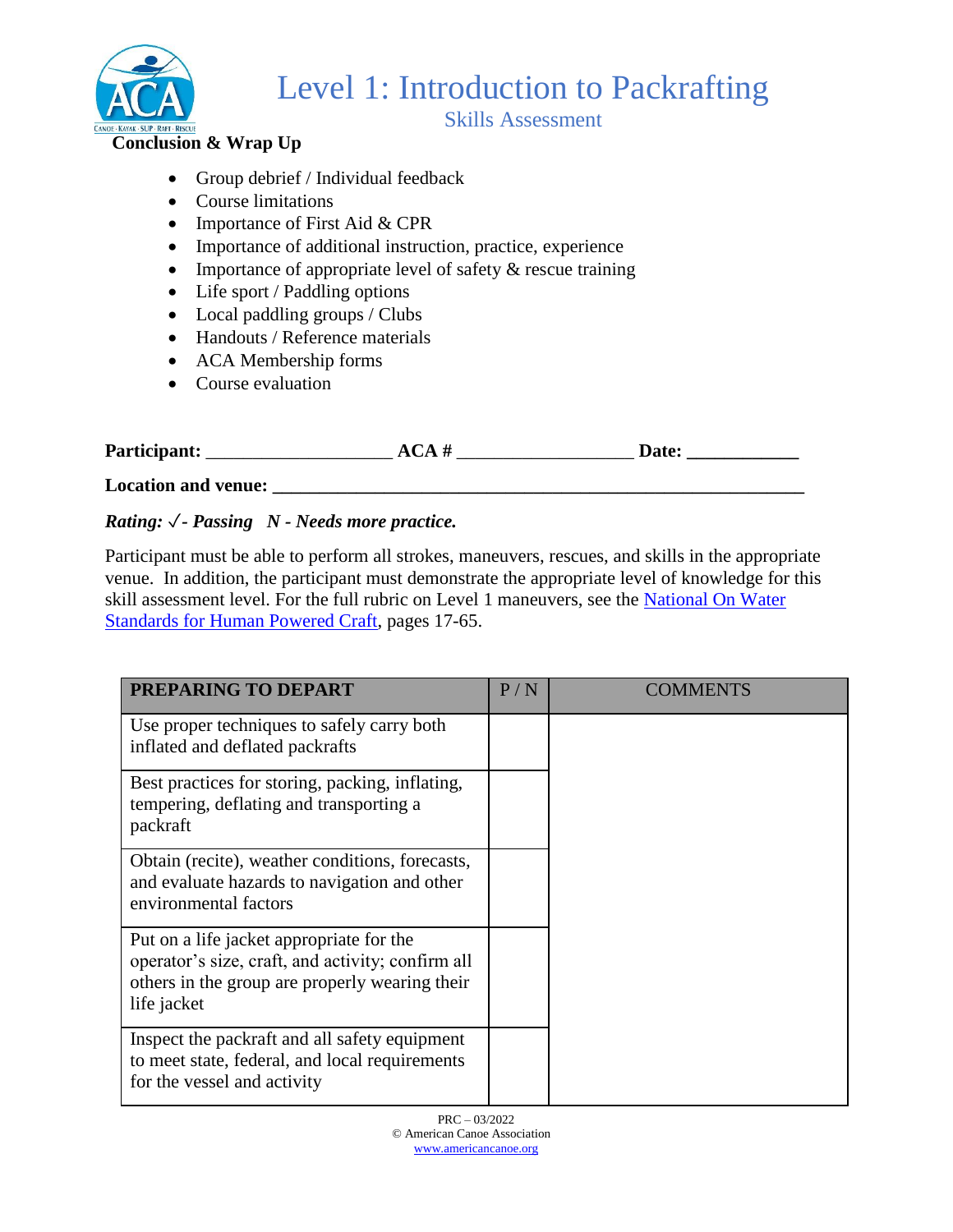

Skills Assessment

| Recognize, describe and follow safe boating<br>practices (behavior, substance abuse, on water<br>and land etiquette, leave no trace ethics) |  |
|---------------------------------------------------------------------------------------------------------------------------------------------|--|
| Prepare packraft for departure, stowing gear<br>securely, ensuring it is balanced                                                           |  |
| Demonstrate knowledge of a float plan<br>(components and filing)                                                                            |  |
| Hold the paddle in correct orientation and grip<br>for effective paddling                                                                   |  |

| <b>MANEUVERS</b> to be performed with<br>appropriate and efficient strokes, while<br>maintaining the trim and balance of the<br>craft | P/N | <b>COMMENTS</b> |
|---------------------------------------------------------------------------------------------------------------------------------------|-----|-----------------|
| Enter and launch packraft from shore in a<br>controlled manner, checking for clear<br>departure                                       |     |                 |
| Propel the packraft forward in a straight line<br>15-20 boat lengths                                                                  |     |                 |
| Stop the packraft within two boat lengths                                                                                             |     |                 |
| Move the packraft backwards 3-4 boat lengths                                                                                          |     |                 |
| Move the packraft sideways to each side 10<br>feet (3 meters)                                                                         |     |                 |
| Turn the packraft from a stationary position<br>$180^{\circ}$ to the right and left                                                   |     |                 |
| Turn the packraft while maintaining forward<br>motion $90^\circ$ to the right and left                                                |     |                 |
| Propel the packraft in a figure of 8 course<br>around markers 3-4 boat lengths apart                                                  |     |                 |
| Tripping: experience paddling at least a short<br>duration $(1 hour)$ and distance $(1 mile/1.6 km)$<br>day trip                      |     |                 |
| Arrive at destination point, checking for clear<br>approach, and exit the packraft in a controlled<br>and safe manner                 |     |                 |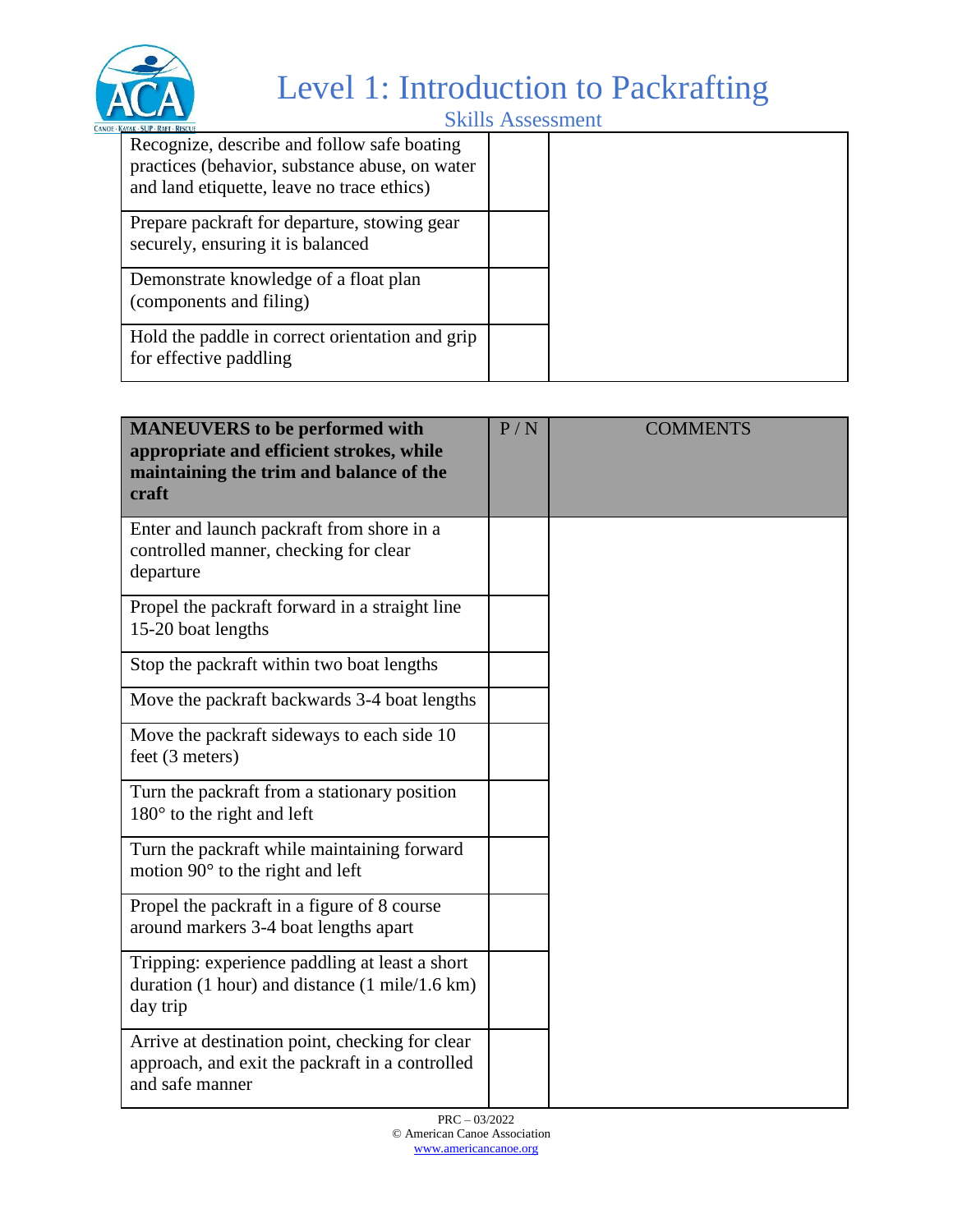

Skills Assessment

| Secure the packraft and equipment before<br>leaving unattended, with attention paid to<br>environment and conditions |  |
|----------------------------------------------------------------------------------------------------------------------|--|
|                                                                                                                      |  |

| <b>SAFETY AND RESCUE</b>                                                                                                                                                            | P/N | <b>COMMENTS</b> |
|-------------------------------------------------------------------------------------------------------------------------------------------------------------------------------------|-----|-----------------|
| Demonstrate awareness of rescue priorities<br>and uses safe progressions (T-RETHROG<br>including throwable floating aid or throw bag<br>use)                                        |     |                 |
| Identify and demonstrate the use of<br>appropriate rescue and safety gear for the craft<br>and planned activity                                                                     |     |                 |
| Exit the packraft after a capsize (may include<br>wet exit)                                                                                                                         |     |                 |
| Rescue self and the packraft using an effective<br>self-rescue technique (e.g., swim self and boat<br>to shore, or deep-water reentry)                                              |     |                 |
| Rescue a person in the water and capsized<br>packraft using appropriate techniques and<br>equipment for the craft (bailers, pumps,<br>paddle floats, tow lines, rescue slings, etc) |     |                 |
| Assisted rescues: boat over boat/side by<br>side/T-Rescue/others appropriate to<br>conditions                                                                                       |     |                 |
| Bulldoze or tow packraft or swimmer to shore                                                                                                                                        |     |                 |

| <b>TECHNICAL KNOWLEDGE</b>                                                                                                        | P/N | COMMENTS |
|-----------------------------------------------------------------------------------------------------------------------------------|-----|----------|
| Equipment: working knowledge of paddling<br>equipment and terminology                                                             |     |          |
| Safety: understand the dangers of packrafting<br>and how to plan an appropriate course to<br>avoid potential hazardous situations |     |          |
| Avoid cold water shock, hypothermia and<br>hyperthermia by choosing proper clothing and<br>other safety gear                      |     |          |